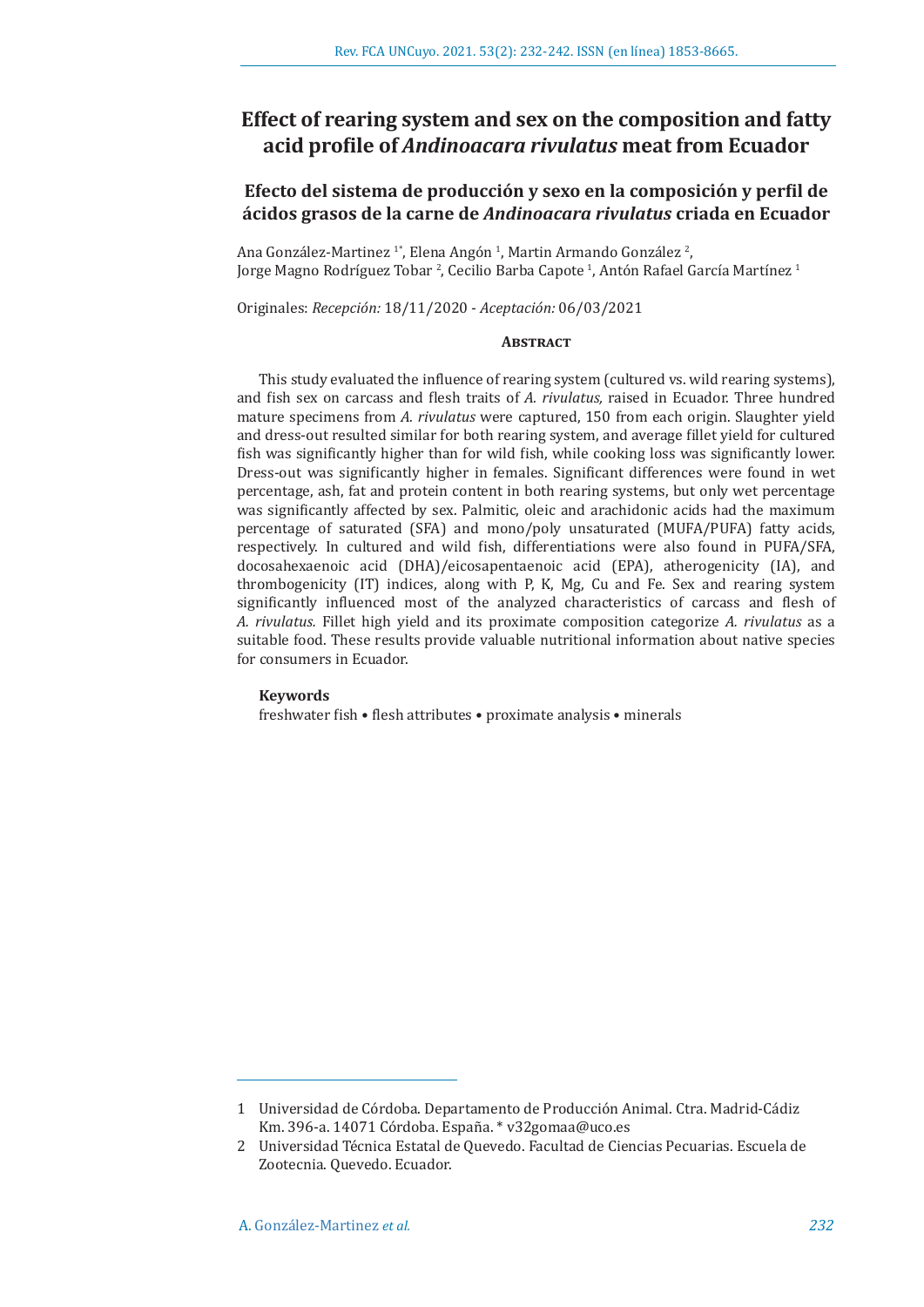#### **Resumen**

Se evaluó la influencia del sistema de producción y el sexo en las características de la canal y la carne de *A. rivulatus* criado en Ecuador. Trescientos especímenes maduros de *A. rivulatus* fueron capturados, 150 de cada sistema de producción. El rendimiento de sacrificio y la canal fueron similares para ambos sistemas de producción y el rendimiento promedio de filete para los peces cultivados fue significativamente mayor en comparación con el pescado salvaje, mientras que la pérdida por cocción fue significativamente menor. El rendimiento a la canal fue significativamente mayor en hembras que en machos. Se encontraron diferencias significativas en el contenido de humedad, cenizas, grasas y proteínas en ambos sistemas de producción, pero solo la humedad se vio afectada significativamente por el sexo. Los ácidos palmítico, oleico y araquidónico presentaron el porcentaje máximo de ácidos grasos saturados y mono y poliinsaturados, respectivamente. En peces cultivados y silvestres también se encontró que difieren en los índices de PUFA / SFA, ácido docosahexaenoico (DHA) / ácido eicosapentaenoico (EPA) y aterogenicidad (IA) y trombogenicidad (IT). Hubo diferencias significativas en P, K, Mg, Cu y Fe. El sistema de cría y el sexo influyen significativamente en la mayoría de las características analizadas de la canal y la carne de A. *rivulatus*. El alto rendimiento de filete y su composición próxima categorizan a *A. rivulatus* como un alimento adecuado. Estos resultados aportan información nutricional valiosa de especies nativas para los consumidores de Ecuador.

#### **Palabras clave**

pez de agua dulce • características de la carne • análisis proximal • minerales

### **Introduction**

Fish is an important functional food for approximately three billion people (46). It provides high quality protein, essential minerals (31) and polyunsaturated long chain omega-3 fatty acids, especially eicosapentaenoic and docosahexaenoic acids, with high nutritive value (12). Therefore, fish quality (in terms of freshness and the mentioned nutritive value) has become a strategic priority for the industry, and its inclusion in the human diet is essential (30).

In Ecuador, fishery contributes 7% of total animal protein supply. Sixty five percent comes from capture fisheries, and the remaining 35% from aquaculture. This last activity is source of employment and foreign exchange, while contributing to rural settlement and food security (15). Also, rural aquaculture has become a key component of rural livelihoods in situations where increasing population, environmental degradation, or loss of access, limit catches from wild fisheries (14). The fish species mainly caught on the coastal and Ecuadorian Amazon areas are *Cichlasoma festae, Andinoacara rivulatus*, *Prochilodus magdalenae*, *Brycon alburnus*, *Leporinus ecuadoriensis*, *Hoplias microlepis* and *Lebiasina bimaculata,* among others (15). *A. rivulatus* (syn. *Aequidens rivulatus*) or Vieja Azul, whose meat is highly appreciated by local consumers, is a colorful fish from the cichlid family distributed in the coastal waters from the Tumbes River (Perú) to the Esmeraldas River (Ecuador). They are found in low flow environments, although some inhabit more fast-flowing rivers. Its diet is mainly composed of insects and crustaceans (17). Adult males and females may reach lengths of 30 cm.

In order to produce and preserve this native species, a conservation programme was developed by the Subsecretary of Aquaculture of the Ministry of Agriculture, Livestock, Aquaculture and Fisheries (MAGAP, according to its initials in Spanish). In addition to improving environmental conditions and reducing pollution, this program must support aquaculture development. According to Solórzano Armijos (2016), knowledge of wild populations is necessary for improving chemical, physical and nutritional traits, as well as sensory profiles in the farmed specimens (21, 23, 39). Although morphological comparisons between cultured and wild fishes from several species have already been approached by several authors (7, 19, 21, 44), differences based on nutritional composition among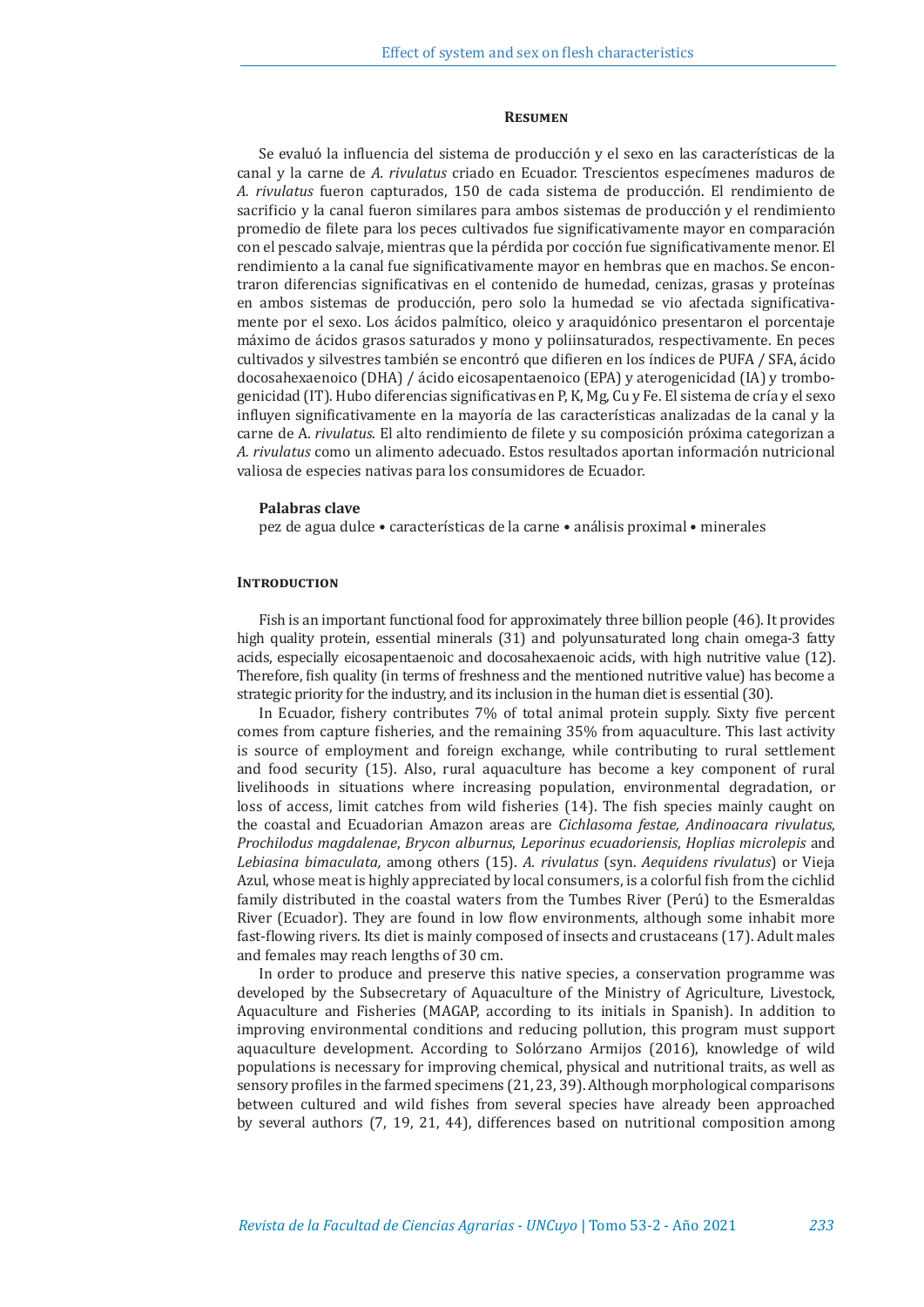cultured and wild *A. rivulatus* stocks, have not been studied yet. According to Mazon *et al.* (2018, 2020, 2021) and Gonzalez *et al.* (2017), productive yields of native species were influenced by genetic and environmental factors, like sex and rearing system (cultured *vs.* wild production). Consequently, this study aimed to evaluate the effect of rearing system and sex on the carcass and fillet traits, fatty acid composition and nutritional value of muscle tissue from *A. rivulatus*.

### **Materials and methods**

#### **Study area and experimental fish**

The study was carried out in three areas of the Babahoyo River and a fish farm Center located in the Province Los Rios (Ecuador). The area has a tropical climate with average temperature of 25°C, annual rainfall of 2,400 mm and relative humidity of 82%. Water salinity did not exceed 0.1%, pH was 7.0-7.3 and temperature ranged between 19.7 and 24.7 $\degree$ C. Dissolved oxygen in the river and fish farm was 6.8 and 8.9 mg/l, respectively. Conductivity values were about 145 mS/cm.

Three hundred healthy adult specimens, male and female, of *A. rivulatus* were obtained at random from catches throughout year 2017. The sample included 300 adult specimens from Babahoyo River; 150 wild captured by local fishermen using nets, and 150 cultured. Farm rearing was carried out as follows: Three hundred and sixty initial specimens were cultured in net cages fixed in a pond bypass of the Babahoyo River. Eighteen net cages were fixed in a surface of 1 m<sup>2</sup>, submerged 1 m, and filled with 20 fish per m<sup>2</sup>, according to Rodriguez *et al.* (2017). In the farm, food was distributed three times/day adjusting consumption to 1.5% biomass. The diet was 32% crude protein, 7% fat, 5% crude fiber, 9% ash and 12% moisture. It was elaborated with cereal by-products, soybean meal, fish meal, corn protein concentrate, lecithin, vegetable oil, calcium carbonate, calcium phosphate, antioxidants and a premix of vitamins and minerals. From these 360 cultured fish, 150 were then sampled. Meanwhile, wild fish ate natural food based on insects and crustaceans. Males and females were morphologically differentiated.

All individuals were healthy adult fish, 2 to 3 years old, according to the number of scales, (13). In this research, no significant differences were found in number of scales according to rearing system and sex (7) ranging between 18.90 to 19.38 scales. Therefore, fish age was not considered a fixed factor.

After being caught, the specimens were kept in glass containers with 200 l dechlorinated tap water and continuous aeration. They were transported alive and introduced into two masonry tanks (capacity of 500 L, dissolved oxygen =  $6.20 \pm 0.0$  mg/L, temperature = 20.5  $\pm$  0.2°C and pH = 5.6  $\pm$  0.1). All fishes rested for 48 h before the experiment, with a fasting period of 24 h before stunning. For the experiment, water level in the tank was reduced by half; all fishes were quickly caught with a net and transferred to a plastic box (100 L), containing a mixture of 40 L of ice and 40 L of water (0.8 $^{\circ}$ C), for stunning (about 20 min). Once death was certified, the fishes were identified, pH and biometric traits were performed and the specimens, in an undistorted condition, were stored in individual plastic bags at  $0 \pm 2^{\circ}$ C in ice, until further analysis and processing.

# **pH determination**

Muscle pH was determined in duplicate after death  $\text{(pH}_{0})$ , at 2 hours  $\text{(pH}_{2})$  and 12 hours  $\text{m}$ (pH12) *post mortem* by inserting a pH electrode (portable meat pHmetre, HI99163, Hanna Instruments Ltd, UK) approximately 1 cm into the fillet's right dorsal-cranial portion. The instrument was frequently calibrated using pH 4.01 and pH 7.00 buffers, and the electrode regularly cleaned to obtain consistent results.

#### **Biometric and yield parameters**

After *rigor mortis*, approximately 24 h *post mortem*, the fishes were weighed (bodyweight), measured (total and standard length) and dissected with a scalpel and scissors. Fins, scales, head, entrails, bones and fillet were removed and weighed. Head, guts and skin + fins yield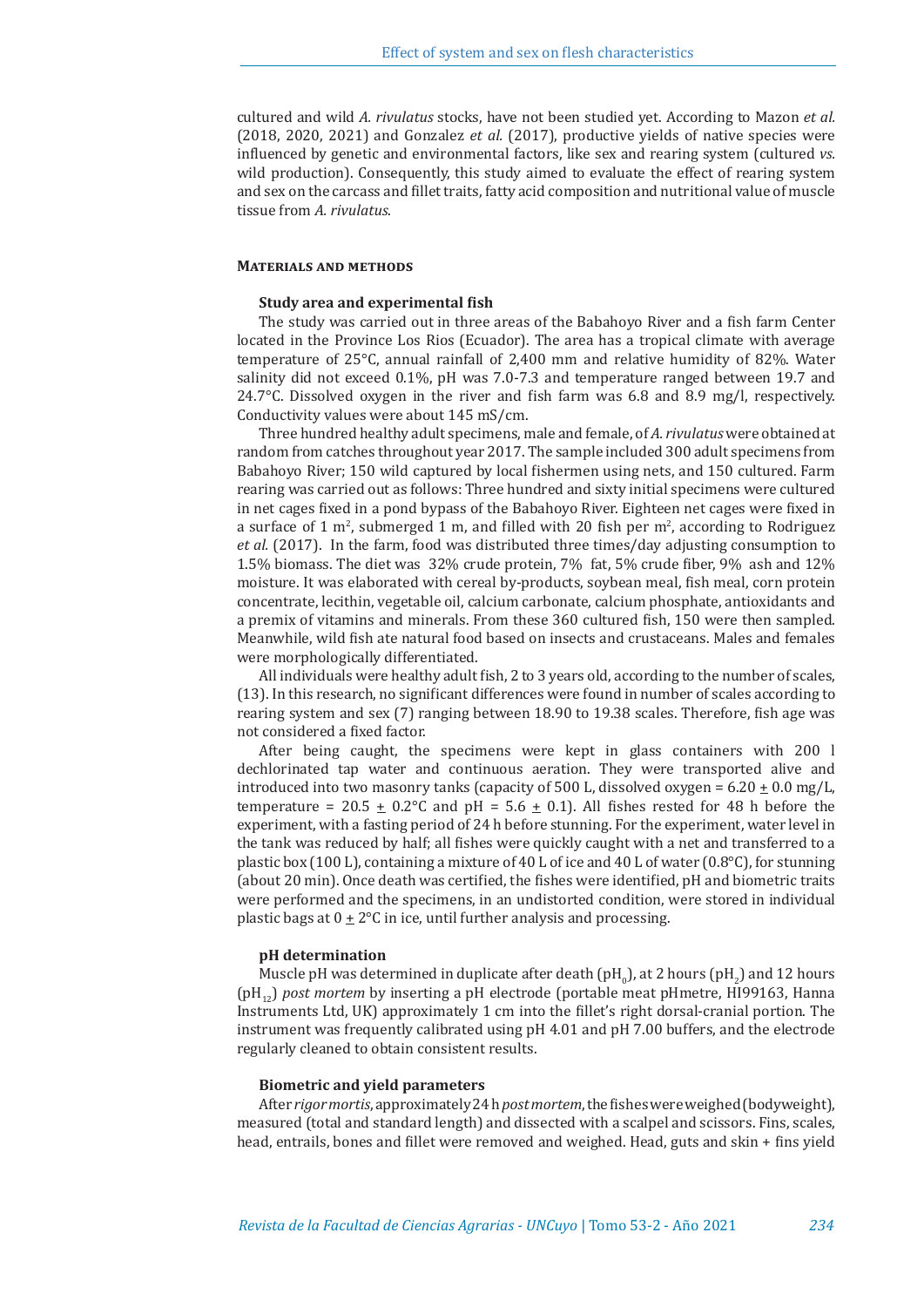was calculated according to Rutten *et al.* (2004). In addition, slaughter yield, dress-out, fillet yield and condition factor (K) were estimated by the following equations:

Slaughter yield  $(\%) = \frac{$ Gutted body weight  $x100$ ; Dress out  $(\%) = \frac{$  Bodyweight -Gutted body weight  $x100$ Fillet yield  $(\%) = \frac{\text{Fillet weight}}{\text{Bodyweight}} \times 100$ ; Condition factor  $= \frac{\text{Bodyweight}}{\text{Standard length}^3} \times 100$ 

# **Flesh quality**

After 45 minutes of filleting, surface colour of the internal side of right fillets was recorded at three positions using a portable colourimeter (Lutron RGB-1002 Chroma Meter) equipped with light source C and a  $2^{\circ}$  observed angle, calibrated to a white standard. Colour variables were: L\* (lightness,  $+L^*$  = white,  $-L^*$  = black), a\* (red-green chromaticity,  $+a^* = red$ ,  $-a^* = green$ ) and  $b^*$  (yellow-blue chromaticity,  $+b^* =$  yellow,  $-b^*$  = blue) as recommended by CIE (1976). For each fillet, three measurements (along the fillet) were done. Water holding capacity was determined according to Grau & Hamm (1953), in two ways: drip loss and cooking loss. To determine drip loss, two pieces of 5 mm × 10 mm × 20 mm fresh muscle, were cut. These cubes were carefully suspended with a pin on the inside of a bottle cap, not touching either side of the bottle, and stored for 24 h at  $2 \pm {}^{\circ}C$ . The amount of drip measured between 24 h and 48 h *post mortem* was expressed as percentage of the initial weight: Drip loss (%) =  $\frac{\text{Final weight}}{\text{Initial weight}} \times 100$ . To evaluate cooking loss, the samples (approximately 30 g) were trimmed of external fat, weighed, placed in a polyethylene bag and immersed in a water bath (JP Selecta, Barcelona, Spain) at 80°C until internal temperature achieved 70°C. Temperature was repeatedly monitored by a Type flexible high-temperature thermocouple (Hanna, Instruments, EE.UU) inserted into the geometric centre of each piece. Once the samples were cooled at room temperature (approximately 15°C) for 40 min and gently dried on filter paper, they were re-weighed. Cooking loss percentage was calculated as follows:

# **Proximate composition and fatty acid profile**

For proximate composition analysis, *A. rivulatus* fillets were homogenized using a 20.000 rpm grinder. Crude protein and fat content were measured by the block digestion method (UNE 55-020), ash was obtained at 550°C for 24 h (ISO R-936), and wet percentage was determined by drying at 103°C for 24 h (ISO R-1442) according to AOAC (2000). Fat percentage was measured according to the Soxhlet method (ISO R-1443) using a Foss Tecator AB Soxtec 2050. Analyses were determined in duplicate and expressed as mg/100g of raw meat.

Skinned and deboned muscles from individual fish, were blended into homogeneous flesh for total lipid extraction with chloroform/methanol  $(2.1 \text{ v/v})$  containing 0.01% of Butylated hydroxytoluene (BHT) as antioxidant (16). The organic solvent was evaporated under nitrogen stream and lipid content was determined gravimetrically. Aliquots of extracted lipids were converted to fatty acid methyl esters (FAME) according to Chistie (1993). FAME were separated and identified on GC Perkin Elmer Clarus 500 gas chromatograph with a flame ionization detector (FID) equipped with a TR-FAME capillary column (30 m x 0.25 mm i.d., 0.25  $\mu$ m film thickness, Shinwa Inc.), using helium as carrier gas at a flow rate of 0.5 ml/min. Both injector and detector were maintained at 250 and 260°C, respectively. Oven temperature was programmed at 100°C, followed by increasing steps of 2°C/min until 220°C, with a final hold time of 20 min. Individual fatty acids were identified by comparing their retention times with those of a standard fatty acid mix Sulpeco 37 (Sigma Chemical Co. Ltd., Poole, UK). Nonadecanoic acid methyl ester (19:0 ME) was used as internal standard. Individual fatty acids were expressed as percentage of total identified fatty acids, and as mg/g muscle raw tissue. They were grouped as follows: saturated fatty acid (SFA), monounsaturated (MUFA), polyunsaturated fatty acid (PUFA), *n*-6 and *n*-3. The PUFA/SFA, DHA/EPA, ∑ *n*-6/∑ *n*-3 ratios, atherogenicity (IA) and thrombogenicity (IT) indices were also calculated. IA indicates the relationship between the sum of the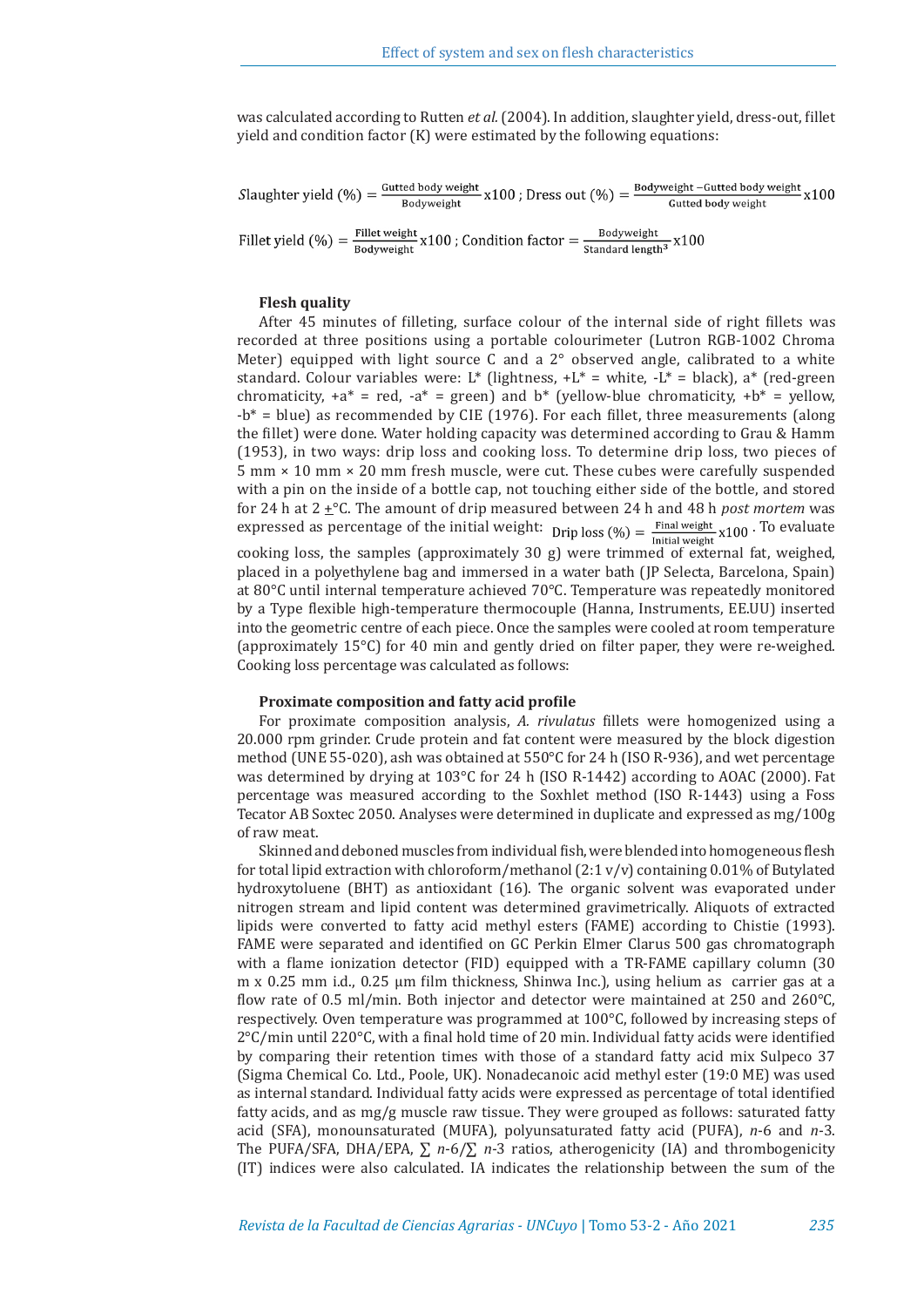main saturated fatty acids and that of the main classes of unsaturated, the former being considered pro-atherogenic (favouring the adhesion of lipids to cells of the immunological and circulatory system), and the latter anti-atherogenic (inhibiting plaque aggregation and diminishing levels of esterified fatty acid, cholesterol, and phospholipids, preventing micro and macro coronary diseases). Finally, IT shows clotting tendency in blood vessels (42). IA and IT indices were calculated by using the Ulbricht and Southgate (1991) equations as follows:

$$
IA = \frac{(C18:0) + (4 \times C14:0) + (C16:0)}{(PUFA n - 6 \text{ and } n - 3) + MUFA}
$$
  
\n
$$
IT = \frac{(C14:0) + (C16:0) + (C18:0)}{(0.5 \times MUFA) + (0.5 \times PUFA n - 6) + (3 \times PUFA n - 3) + (PUFA n - 3/PUFA n - 6)}
$$

# **Statistical analysis**

A total of 300 fish flesh samples were analysed according to different parameters. Normality and homoscedasticity were checked with Kolmogorov-Smirnoff and Levene tests, respectively. Then, general linear models (GLM) with post hoc Tukey test determined effects of rearing system (wild and cultured) and sex (male and female) on carcass and fillet traits, proximate composition, fatty acid composition and trace mineral content. Differences were considered statistically significant for  $p < 0.05$ . All statistical analyses were done using Statistica 12.0 for Windows.

#### **Results and discussion**

# **Biometric and yield parameters**

Live weight was significantly higher in the wild population (table 1), which seems to indicate that artificial feeding should be improved. However, the cultivated population had a greater total length, probably a morphological adaptation to this aquatic habitat. These results partially agree with Vreven *et al.* (1998) who also indicated that confinement of domesticated fish affects their growth rate, but contrasting with our results as they observed no body elongation, along with a higher K value. Sex had a non-significant influence on both variables, attributable to the fact that catch size is conditioned by consumer demand. Rearing system and sex had a significant effect on the K factor, in agreement with González *et al.* (2016) in *Cichlasoma festae*. All wild fish and cultivated males presented higher values than all those cultivated and females. The K values obtained in this study, indicators of the status of *A. rivulatus* aquatic ecosystems, were higher than that recorded by Anene (2005) in four cichlid fish (4.9), and those registered for González *et al.* (2016) in *Cichlasoma festae* (3.01 and 3.62, for cultured and wild specimens, respectively) in similar habitats to those of the present study. This evidences a greater feeding capacity than the species previously mentioned.

# **Table 1.** Biometric measurements and yield parameters (mean value  $\pm$  SE) by rearing system and sex of *A. rivulatus*.

|                        | System           |                   | <b>Sex</b>       |                  | $P-value1$     |                |         |
|------------------------|------------------|-------------------|------------------|------------------|----------------|----------------|---------|
|                        | Cultured         | Wild              | <b>Males</b>     | <b>Females</b>   |                |                |         |
|                        | $(n=150)$        | $(n=150)$         | $(n=187)$        | $(n=113)$        | System         | <b>Sex</b>     | System  |
|                        | (A)              | (B)               | (C)              | (D)              | $(A \times B)$ | $(C \times D)$ | $*$ Sex |
| Body weight (g)        | 153.59±1.80      | $160.59 \pm 2.62$ | 159.34±2.51      | 154.86±1.99      | $*$            | n.s.           | n.s.    |
| Total length (cm)      | $18.91 \pm 0.10$ | $18.32 \pm 0.12$  | $18.54 \pm 0.14$ | $18.69 \pm 0.13$ | $*$            | n.s.           | n.s.    |
| Standard length (cm)   | $14.57 \pm 0.16$ | $14.37 \pm 0.15$  | $14.30 \pm 0.11$ | $14.44 \pm 0.12$ | n.s.           | n.s.           | n.s.    |
| K                      | $5.14 \pm 0.12$  | $5.54 \pm 0.12$   | $5.55 \pm 0.13$  | $5.15 \pm 0.10$  | $*$            | $\pm$          | **      |
| Head %                 | 31.98±0.46       | 39.39±0.46        | $36.53 \pm 0.46$ | 33.83±0.46       | ***            | ***            | n.s.    |
| Gut %                  | $5.02 \pm 0.15$  | $4.82 \pm 0.09$   | $4.65 \pm 0.12$  | $5.20 \pm 0.12$  | n.s.           | $**$           | ***     |
| Skin + fin $\%$        | $32.03 \pm 0.52$ | $28.35 \pm 0.51$  | $29.51 \pm 0.52$ | $30.87 \pm 0.55$ | ***            | n.s.           | ***     |
| Slaughter yield $(\%)$ | $95.02 \pm 0.14$ | $95.25 \pm 0.09$  | $95.28 \pm 0.12$ | $94.99 \pm 0.12$ | n.s.           | n.s.           | n.s.    |
| Dress-out $(\%)$       | $5.32 \pm 0.17$  | $5.07 \pm 0.11$   | $4.89 \pm 0.13$  | $5.51 \pm 0.14$  | n.s.           | $**$           | ***     |
| Fillet vield %         | $31.94 \pm 0.46$ | $29.09 \pm 0.36$  | $30.15 \pm 0.47$ | 30.88±0.38       | ***            | n.s.           | **      |

**Tabla 1.** Medidas biométricas y rendimientos (media ± ES) en cada sistema y sexo de *A. rivulatus*.

 $1 * p < 0.05$ ; \*\*  $p < 0.01$ ; \*\*\* p < 0.001; n.s.: not significant.  $1 * p < 0.05$ ; \*\*  $p < 0.01$ ;  $*$  p < 0,001; n.s.: no significativo.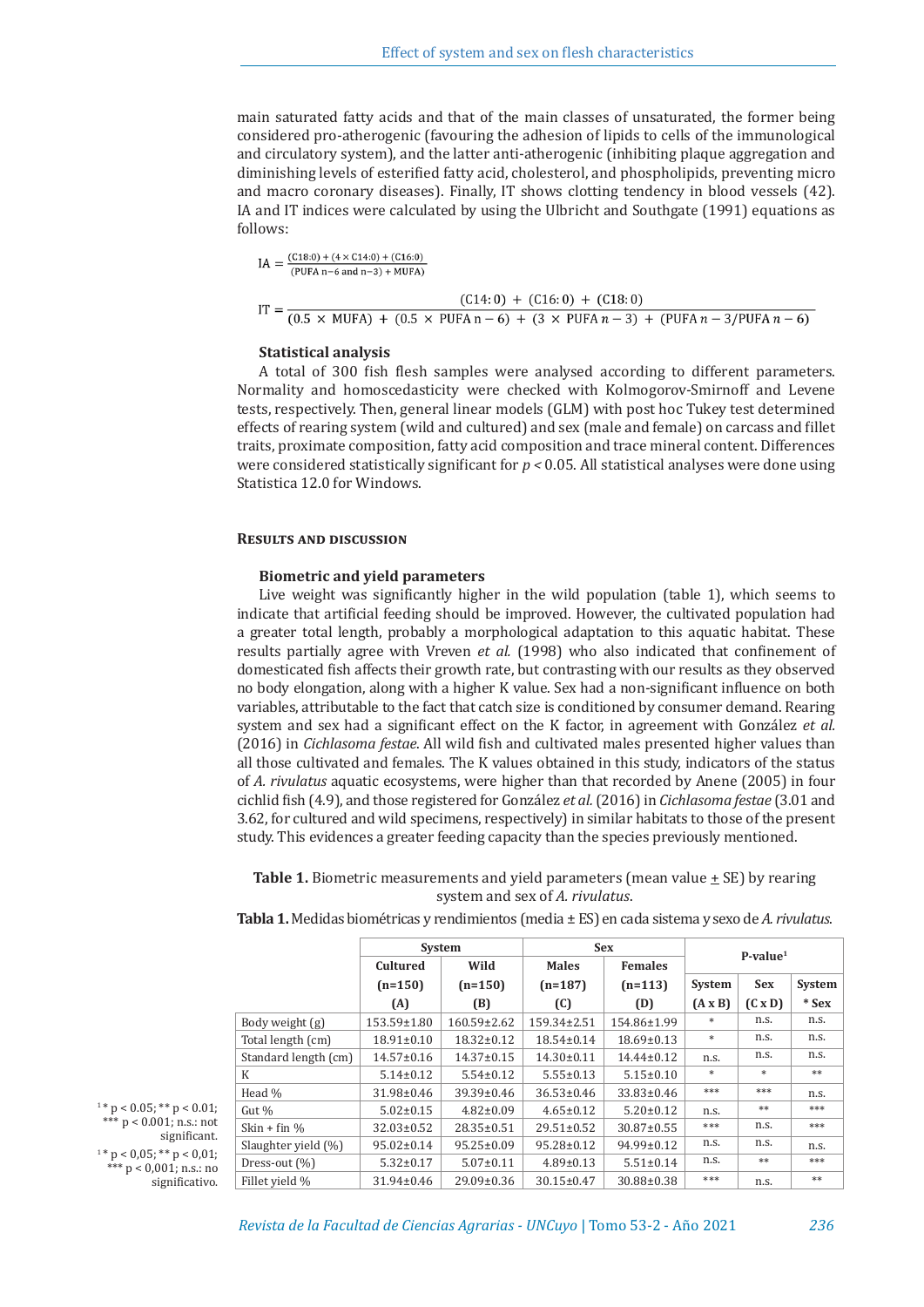Rearing system significantly affected head (higher in wild specimens), skin + fin and fillet yield percentages (higher in cultivated specimens), in accordance with Gonzalez *et al.*  (2017). Meanwhile, sex significantly affected head and slaughter + end (higher in males), and gut and dress-out percentage (higher in females). Head percentage was significantly higher in wild fish, while skin + fins and fillet percentages were higher in cultured specimens. These results were similar to those found by Gonzalez *et al.* (2016) for *Cichlasoma festae* in Ecuador. Differences between systems could be attributed to fish high phenotypic plasticity, greater than any other vertebrates (6).

# **Flesh quality and proximate composition**

Flesh quality traits of *A. rivulatus* are shown in table 2. The  $pH_0$ , suitable index of meat quality (25), constitutes the most important factor influencing meat texture. Minor changes in pH dramatically modify both its physical and sensory properties.

**Table 2.** Flesh quality traits, water holding capacity (WHC), and proximate composition  $(g/100 g$  wet weight) (mean value  $\pm$  SE) by rearing system and sex of *A. rivulatus*.

**Table 2.** Características de calidad de la carne y capacidad de retención de agua (WHC) y composición proximal (g/100 g peso húmedo) (media ± ES) en cada sistema y sexo de *A. rivulatus.*

|                  | System           |                                      | <b>Sex</b>       |                  | $P-value1$             |                            |                   |
|------------------|------------------|--------------------------------------|------------------|------------------|------------------------|----------------------------|-------------------|
|                  | Cultured         | Wild                                 | <b>Males</b>     | <b>Females</b>   |                        |                            |                   |
|                  | $(n=150)$<br>(A) | $(n=150)$<br>$(n=187)$<br>(B)<br>(C) |                  | $(n=113)$<br>(D) | System<br>$A \times B$ | <b>Sex</b><br>$C \times D$ | System<br>$*$ Sex |
| $\rm{pH}_{0}$    | $6.74 \pm 0.03$  | $7.05 \pm 0.02$                      | $6.88 \pm 0.03$  | $6.89 \pm 0.03$  | ***<br>n.s.            |                            | n.s.              |
| pH <sub>2</sub>  | $6.53 \pm 0.02$  | $6.61 \pm 0.02$                      | $6.58 \pm 0.02$  | $6.58 \pm 0.02$  | ***                    | n.s.                       | n.s.              |
| $pH_{12}$        | $6.15 \pm 0.02$  | $6.23 \pm 0.02$                      | $6.18 \pm 0.02$  | $6.23 \pm 0.03$  | $*$                    | n.s.                       | n.s.              |
| L*               | $56.55 \pm 0.87$ | 55.88±0.87                           | 53.89±0.88       | 58.40±0.43       | n.s.                   | ***                        | n.s.              |
| a*               | $2.82 \pm 0.19$  | $2.83 \pm 0.18$                      | $2.57 \pm 0.27$  | $3.41 \pm 0.29$  | n.s.                   | **                         | n.s.              |
| $h^*$            | $2.56 \pm 0.22$  | $2.74 \pm 0.16$                      | $2.82 \pm 0.21$  | $2.49 \pm 0.16$  | n.s.<br>n.s.           |                            | n.s.              |
| Drip $loss(%)$   | $2.86 \pm 0.06$  | $2.75 \pm 0.05$                      | $2.78 \pm 0.05$  | $2.83 \pm 0.05$  | n.s.                   | n.s.                       | n.s.              |
| Cooking loss (%) | $28.35 \pm 0.39$ | $35.21 \pm 0.45$                     | $32.24 \pm 0.52$ | $31.31 \pm 0.46$ | ***                    | n.s.                       | n.s.              |
| Wet %            | 72.09±0.34       | $75.91 \pm 0.12$                     | 73.08±0.36       | 74.91±0.19       | ***                    | ***                        | n.s.              |
| Ash %            | $1.60 \pm 0.01$  | $1.50 \pm 0.01$                      | $1.56 \pm 0.01$  | $1.54 \pm 0.01$  | ***<br>n.s.            |                            | n.s.              |
| Fat %            | $4.29 \pm 0.03$  | $4.16 \pm 0.03$                      | $4.22 \pm 0.03$  | $4.24 \pm 0.03$  | **<br>n.s.             |                            | n.s.              |
| Protein %        | $23.81 \pm 0.18$ | $21.03 \pm 0.08$                     | 22.47±0.20       | $22.37 \pm 0.16$ | ***                    | n.s.                       | n.s.              |

 $\text{pH}_2$  =  $\text{pH}$  at 2 hours  $\overline{post}$  *mortem*;  $\text{pH}_{12}$  $=$  pH at 12 hours *post mortem*; L\*, a\* and  $h^* =$  instrumental parameters color (CIE  $L^*$ .  $a^*$ .  $b^*$ )  $1 * p < 0.05$ ; \*\*  $p < 0.01$ ;

pH0 = pH at slaughter;

 $^{\star*}$  p < 0.001; n.s.: not significant.

pH0 = pH al sacrificio;  $\text{pH}_2$  =  $\text{pH}$  a las 2 horas  $$  $=$  pH a las 12 horas *post mortem*; L\*, a\* and b\* = parámetros del color (CIE L\*. a\*. b\*)  $1 * p < 0.05$ ; \*\*  $p < 0.01$ ; \*\*\*  $p < 0.001$ ; n.s.: no significativo.

> In the first 12 hours *post mortem*, pH values were lower in wild specimens than in cultivated ones (0.83 *vs.* 0.59), in accordance with Robb *et al.* (2000) and Roth *et al.* (2009) who reported that muscle pH displayed a rapid decline during the aforementioned period. However, this drop was linear and progressive, in disagreement with González *et al.* (2017), who had indicated a harsh drop during the first 2 hours *post mortem*. Even though pH values were adjusted by the temperature sensor of the pHmetre used, temperature may have generated differences in pH. High values were associated with small and stressed animals (8, 28) and influenced by rearing system, with higher values in wild specimens, to which capture procedure could contribute.

> Drip loss resulted similar to the obtained by González *et al.* (2017), although lower than those reported by Intarak *et al.* (2015) in Panga fish (*Pangasius bocourti* Sauvage), who obtained values from 4.88% to 2.88%, with significant decreases as live weight increased. None of the studied factors, rearing system or sex, had significant influence on drip loss. Cooking loss was similar to the recorded by Gonzalez *et al.* (2017) in *Cichlasoma festae*. These authors did not find system-attributable differences, while in our study wild specimens flesh showed significantly higher values, possibly due to higher wet content.

> Fish composition is affected by several factors such as size, temperature, salinity, rearing system and feeding, among others (18). According to Chandrashetkar and Desthale (1993), normal variations between fish constituents are: 66-81% wet, 16-21% protein,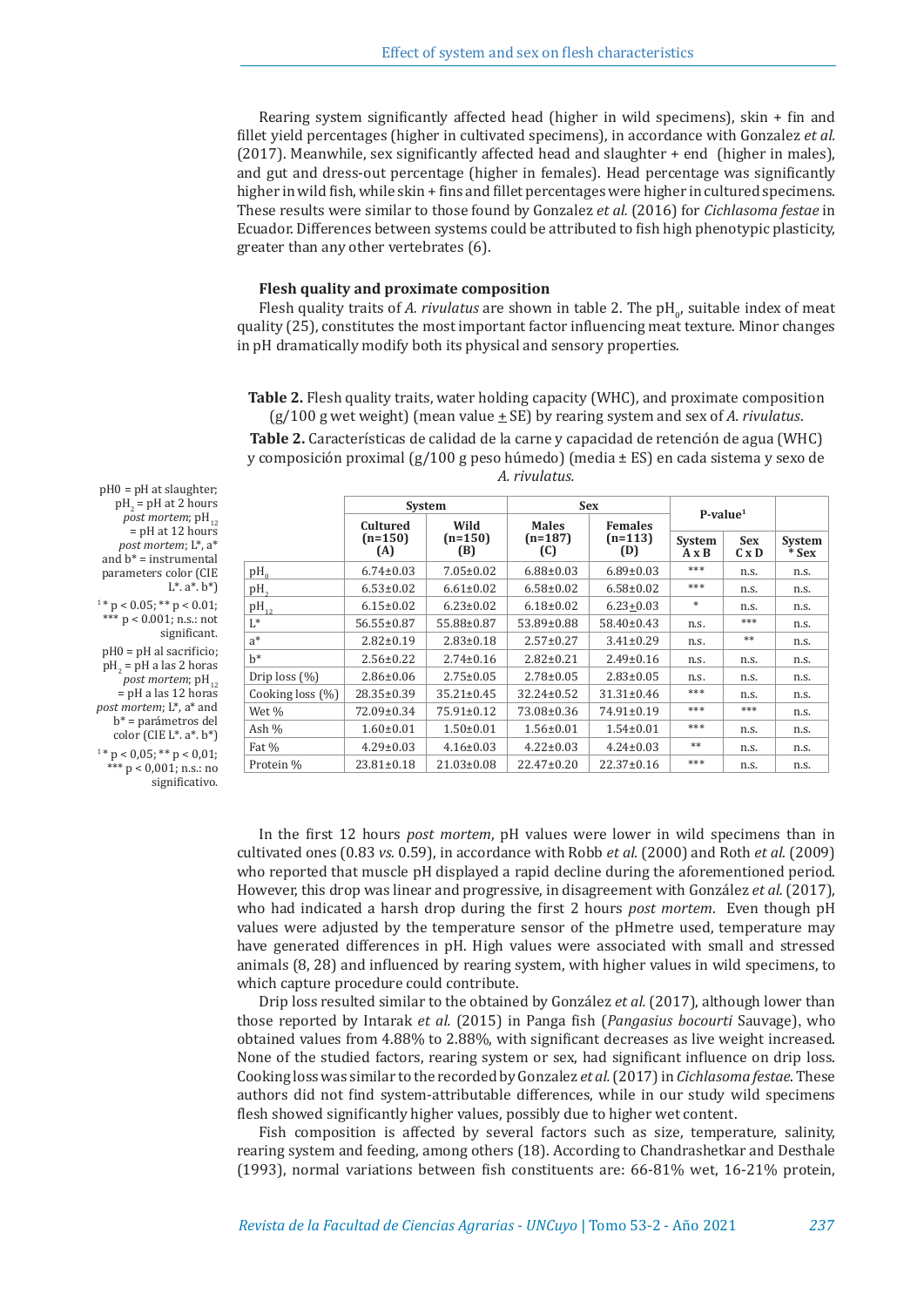0.2-25% fat and 1.2-1.5% ash. Proximate analysis (table 2, page 237) resulted similar to that reported by Mashaii *et al.* (2012) for ash (1.38-1.59%), wet percentage (75.2-76.9%) and total fat (2.48-4.88%), while resulted higher than protein content (17.4-17.9%) in cultured *Oncorhynchus mykiss*. Concerning crude protein content, our results were also higher than those obtained for *Cyprinus carpio* (16% wet weight) (14) and for *Cichlasoma festae* (17.33% wet weight) (20) but similar to the 18.4-20.8% reported for the *Cichlidae* family (36). Gonzalez-Artola (2004) classified fish according to fat content, into lean fish (fat less than 2%), low-fat fish (fat 2-4%), medium fat fish (fat 4-8%) and high-fat fish (fat more 8%). Thus, based on this classification, *A. rivulatus* could be considered a medium fat fish. In agreement with previous studies (1, 5, 20, 31), rearing system significantly influenced every analyzed variable. Cultured specimens possessed higher ash, fat and protein, and lower wet percentage than wild ones. Female fish flesh had higher wet percentage than males. Differences between culture and wild specimens could probably be due to a high dietary protein level in cultured fish feed.

#### **Fatty acid profile**

Fish body composition suffers changes in response to diet and environmental conditions. Differences in fatty acid composition between rearing systems could be attributable to differences between cultured and wild specimens. Significant differences in fatty acid content were found between cultured and wild fish, except for ratio *n*-3/*n*-6, which was similar between both systems (table 3, page 239). However, sex had little influence on fatty acids profile. SFA and PUFA percentages were higher in cultured fish, whereas MUFA content, was lower, probably given to the low content of oleic and palmitoleic acids in cultured fish feed. Assimilation patterns of dietary fatty acids in fish muscle reflect the content of dietary lipid sources (1). The major fatty acids identified in both fish were palmitic, oleic, stearic, arachidonic, docosahexaenoic and docosapentaenoic acids.

Palmitic acid was the primary saturated fatty acid, contributing, approximately, with 58.6% and 60.8% of total SFA content for cultured and wild fish, respectively, lower than those obtained by Alasalvar *et al.* (2002). Meat from cultured specimens had a higher SFA content than that of wild ones (40.18% *vs.* 38.33%), in accordance with Łuczynsk *et al.* (2014). Thus, the remaining fatty acids found in both fish (about 56%) were mono and polyunsaturated fatty acids.

Oleic acid was identified as the primary MUFA in both rearing systems, significantly higher in wild fish, in accordance with Alasalvar *et al.* (2010). This fatty acid has an exogenous origin, probably owed to the diet (27).

Regarding PUFA content, significantly higher levels were found for cultured fish. According to Martínez *et al.* (2010) and Busetto *et al.* (2008), *n*-6 fatty acid content was significantly higher in cultured fish. Arachidonic acid was the dominant fatty acid in both fish, significantly higher in wild fish and greater than that obtained by Łuczynsk *et al.* (2014), Jabeen *et al.* (2011) and Martínez *et al.* (2010). This acid is a prostaglandin and thromboxane precursor (37), probably facilitating blood clotting by attaching to endothelial cells during wound healing.

In the *n*-3 fatty acids family, docosahexaenoic and docosapentaenoic acids were the most abundant, achieving greater values than for *C. festae* in similar climatic conditions (20). However, eicosapentaenoic acid values were lower than those obtained by Gonzalez *et al.*  (2017) for *C. festae* in Ecuador. Given that DHA and EPA are key components for human healthy diets (29), suitable choices of dietary lipids in cultured fish would allow improving fatty acids profile, especially in *n*-3 PUFAs.

In our study, no differences between rearing systems were found in *n*-3/*n*-6 ratio (1.32 for all data). These values were higher than those obtained by González *et al.* (2017) in *C. festae*  and Hoseini *et al.* (2013), in farmed *Hypophthalmichthys nobilis* and *Ctenopharyngodon idella*. Simopoulos (2008) suggested that *n*-3⁄*n*-6 ratio should be kept between 1:1 and 1:4.

Nutritional quality was evaluated through atherogenicity (IA) and thrombogenicity (IT) indices determining the potential impact on human health. Mean values of IA and IT indices were 0.48 and 0.41 for cultured fish and 0.43 and 0.39 for wild specimens, lower than the reported by Šimat *et al.* (2015). However, in contrast with Šimat *et al.* (2015), in cultured fish, IA and IT were significantly higher.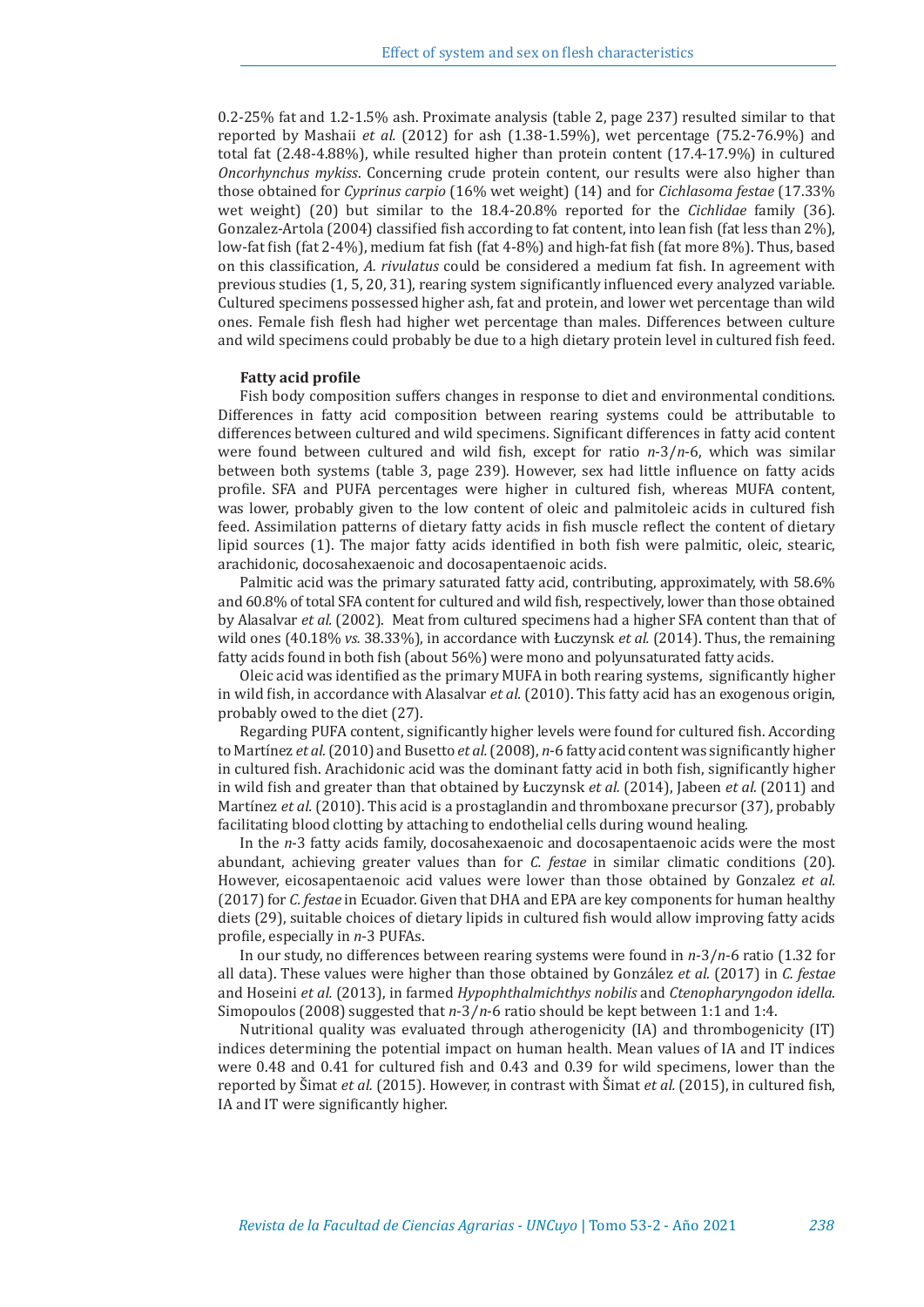|                                 | <b>System</b>    |                  | <b>Sex</b>       | $P-value1$       |                               |                            |                          |
|---------------------------------|------------------|------------------|------------------|------------------|-------------------------------|----------------------------|--------------------------|
|                                 | <b>Cultured</b>  | Wild             | <b>Males</b>     | <b>Females</b>   |                               |                            |                          |
|                                 | $(n=150)$<br>(A) | $(n=150)$<br>(B) | $(n=187)$<br>(C) | $(n=113)$<br>(D) | <b>System</b><br>$A \times B$ | <b>Sex</b><br>$C \times D$ | <b>System</b><br>$*$ Sex |
| Myristic 14:0                   | $1.71 \pm 0.01$  | $1.45 \pm 0.01$  | $1.59 \pm 0.01$  | $1.58 \pm 0.01$  | ***                           | n.s.                       | n.s.                     |
| Palmitic 16:0                   | 22.38±0.02       | $22.32 \pm 0.02$ | $22.35 \pm 0.04$ | 22.43±0.05       | *                             | n.s.                       | n.s.                     |
| Margaric 17:0                   | $1.26 \pm 0.00$  | $1.14 \pm 0.01$  | $1.21 \pm 0.01$  | $1.19 \pm 0.02$  | ***                           | n.s.                       | n.s.                     |
| Stearic 18:0                    | 12.83±0.01       | 11.92±0.016      | $12.37 \pm 0.04$ | 12.38±0.03       | ***                           | n.s.                       | n.s.                     |
| $\Sigma$ SFA                    | 38.19±0.03       | 36.89±0.05       | 37.53±0.07       | 37.56±0.06       | ***                           | n.s.                       | n.s.                     |
| Palmitoleic 16:1 n-9            | $3.35 \pm 0.02$  | $4.57 \pm 0.02$  | $3.88 \pm 0.01$  | $4.03 \pm 0.05$  | ***                           | ***                        | n.s.                     |
| Oleic 18:1 n-9                  | 17.00±0.01       | $17.81 \pm 0.03$ | 17.38±0.04       | $17.43 \pm 0.05$ | ***                           | n.s.                       | n.s.                     |
| $\Sigma$ MUFA                   | 20.36±0.014      | 22.37±0.03       | $21.32 \pm 0.08$ | $21.36 \pm 0.09$ | ***                           | n.s.                       | n.s.                     |
| Linoleic $18:2n-6$              | $3.21 \pm 0.01$  | $2.86 \pm 0.02$  | $3.07 \pm 0.03$  | $2.99 \pm 0.02$  | ***                           | ***                        | n.s.                     |
| Stearidonic 18:4 n-3            | $1.23 \pm 0.01$  | $1.02 \pm 0.01$  | $1.13 \pm 0.02$  | $1.12 \pm 0.02$  | ***                           | n.s.                       | n.s.                     |
| Arachidonic 20:4 n-6 (ARA)      | 10.19±0.01       | 11.548±0.02      | $10.87 \pm 0.06$ | 10.86±0.05       | ***                           | n.s.                       | n.s.                     |
| Eicosapentaenoic 20:5 n-3 (EPA) | $1.77 \pm 0.01$  | $2.32 \pm 0.02$  | $2.06 \pm 0.02$  | $2.04 \pm 0.02$  | $***$                         | n.s.                       | n.s.                     |
| Heneicosapentaenoic 21:5 n-3    | $1.93 \pm 0.01$  | $2.12 \pm 0.01$  | $2.05 \pm 0.02$  | $2.05 \pm 0.02$  | ***                           | n.s.                       | n.s.                     |
| Adrenic 22:4 n-6                | $4.490 \pm 0.01$ | $3.19 \pm 0.04$  | $3.81 \pm 0.06$  | $3.82 \pm 0.06$  | ***                           | n.s.                       | n.s.                     |
| Docosatetraenoic 22:4 n-3       | $1.68 \pm 0.01$  | $2.16 \pm 0.02$  | $1.92 \pm 0.02$  | $1.94 \pm 0.02$  | ***                           | n.s.                       | n.s.                     |
| Docosapentaenoic 22:5 n-3 (DPA) | $8.33 \pm 0.02$  | $5.79 \pm 0.04$  | $7.15 \pm 0.10$  | $6.98 \pm 0.11$  | ***                           | n.s.                       | n.s.                     |
| Docosahexaenoic 22:6 n-3 (DHA)  | $8.61 \pm 0.01$  | $9.72 \pm 0.02$  | $9.16 \pm 0.05$  | $9.17 \pm 0.050$ | ***                           | n.s.                       | n.s.                     |
| $\Sigma$ n-6                    | 17.88±0.01       | $17.55 \pm 0.04$ | $17.75 \pm 0.03$ | 17.68±0.03       | ***                           | $\ast$                     | n.s.                     |
| $\Sigma$ n-3                    | 23.57±0.02       | 23.19±0.06       | 23.49±0.03       | 23.32±0.04       | ***                           | $\ast$                     | n.s.                     |
| $\Sigma$ PUFA                   | $41.45 \pm 0.02$ | $40.74 \pm 0.11$ | $41.21 \pm 0.11$ | 40.95±0.14       | ***                           | n.s.                       | n.s.                     |
| $\Sigma$ PUFA/ $\Sigma$ SFA     | $0.99 \pm 0.02$  | $0.99 \pm 0.02$  | $0.99 \pm 0.02$  | $0.99 \pm 0.02$  | ***                           | n.s.                       | n.s.                     |
| DHA/EPA                         | $4.81 \pm 0.03$  | $4.22 \pm 0.05$  | $4.51 \pm 0.06$  | $4.56 \pm 0.03$  | ***                           | n.s.                       | n.s.                     |
| $\Sigma$ n-3/ $\Sigma$ n-6      | $1.32 \pm 0.01$  | $1.33 \pm 0.01$  | $1.33 \pm 0.01$  | $1.32 \pm 0.01$  | n.s.                          | n.s.                       | n.s.                     |
| Atherogenicity index (AI)       | $0.48 + 0.01$    | $0.43 \pm 0.01$  | $0.46 \pm 0.01$  | $0.46 \pm 0.01$  | $***$                         | n.s.                       | n.s.                     |
| Thrombogenicity index (TI)      | $0.41 \pm 0.01$  | $0.39 \pm 0.01$  | $0.40 \pm 0.01$  | $0.40 \pm 0.01$  | ***                           | n.s.                       | $***$                    |
| Hipo/hypercholesterolemic       | $2.04 \pm 0.01$  | $2.10\pm0.02$    | $2.08 \pm 0.06$  | $2.06 \pm 0.06$  | ***                           | n.s.                       | n.s.                     |

**Table 3.** Fatty acid composition (mean value  $\pm$  SE) according to rearing system and sex of *A. rivulatus*. **Table 3.** Composición de ácidos grasos (media ± ES) en cada sistema y sexo de *A. rivulatus*.

SFAs. saturated fatty acids; MUFAs. monounsaturated fatty acids; PUFAs. polyunsaturated fatty acids.

 $1* p < 0.05$ ; \*\*\*  $p < 0.001$ ; n.s.: not significant.

SFAs. Ácidos grasos saturados; MUFAs. Ácidos grasos monoinsaturados; PUFAs. Ácidos grasos poliinsaturados.

 $1* p < 0.05$ ; \*\*\*  $p < 0.001$ ; n.s.: no significativo.

# **Conclusions**

Rearing system and sex significantly influence most of the analyzed characteristics of carcass and flesh of *A. rivulatus.* High fillet yield and its proximate composition categorize *A. rivulatus* as a suitable food. The results obtained from this study indicate that proximate composition of fillet of cultured *A. rivulatus* is more adequate than those of wild *A. rivulatus,*  since cultured fish contains higher *n*-3 and *n*-6 PUFA percentages and adequate *n*-3/*n*-6 ratio.

#### **References**

- 1. Alasalvar, C.; Taylor, K. D. A.; Zubcov, E.; Shahidi, F.; Alexis, M. 2002. Differentiation of cultured and wild sea bass (*Dicentrarchus labrax*): total lipid content, fatty acid and trace mineral composition. Food chemistry. 79: 145-150. DOI: https://doi.org/10.1016/S0308- 8146(02)00122-X.
- 2. Alasalvar, C.; Grigor, J. M.; Ali, Z.; 2010. Practical evaluation of fish quality by objective; subjective; and statistical testing. Handbook of Seafood Quality, Safety and Health Applications. 11-28. DOI: https://doi.org/10.1002/9781444325546.ch2.
- 3. Anene, A. 2005. Condition factor of four cichlid species of a man-made lake in Imo State, Southeastern Nigeria. Turkish Journal of Fisheries and Aquatic Sciences. 5: 47-45.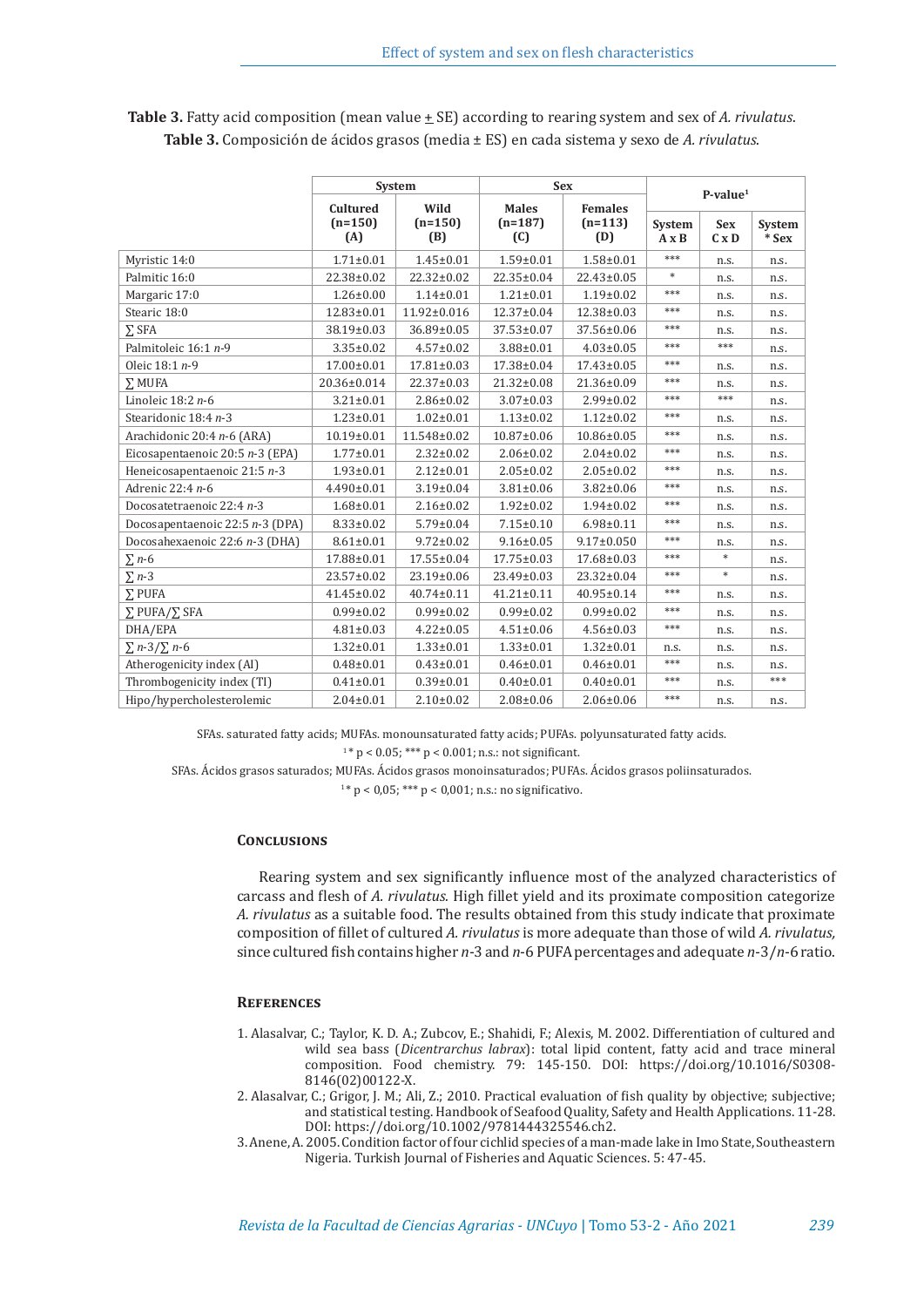- 4. AOAC. 2000. Official methods of analysis  $(17<sup>th</sup>$  ed.). Association of Official Analytical Chemists. Gaithersburg. MD. USA.
- 5. Busetto, M. L.; Moretti, V. M.; Moreno-Rojas, J. M.; Caprino, F.; Giani, I.; Malandra, R.; Bellagamba, F.; Guillou, C. 2008. Authentication of farmed and wild turbot (*Psetta maxima*) by fatty acid and isotopic analyses combined with chemometrics. Journal of Agricultural and Food Chemistry. 56: 2742-2750. DOI: https://doi.org/10.1021/jf0734267.
- 6. Cabral, H. N.; Marques, J. F.; Rego, A. L.; Catarino, A. I.; Figueiredo, J.; Garcia, J. 2003. Genetic and morphological variation of *Synaptura lusitanica* Capello, 1868, along the Portuguese coast. Journal of Sea Research. 50: 167-175. DOI: https://doi.org/10.1016/S1385- 1101(03)00060-1.
- 7. Caéz, J.; González, A.; González, M. A.; Angón, E.; Rodríguez, J. M.; Peña, F.; Barca, C. García, A. 2019. Application of multifactorial discriminant analysis in the morphostructural differentiation of wild and cultured populations of Vieja Azul (*Andinoacara rivulatus*). Turkish Journal of Zoology. 43: 516-530. DOI: 10.3906/zoo-1903-31.
- 8. Carrasco-García, A. A.; Pardío-Sedas, V. T.; León-Banda, G. G.; Ahuja-Aguirre, C.; Paredes-Ramos, P.; Hernández-Cruz, B. C.; Murillo, V. V. 2020. Effect of stress during slaughter on carcass characteristics and meat quality in tropical beef cattle. Asian-Australasian journal of animal sciences. 33(10): 1656-1665. DOI: https://doi.org/10.5713/ajas.19.0804.
- 9. Chandrashekar, K.; Deosthale, Y. G. 1993. Proximate composition, amino acid, mineral, and trace element content of the edible muscle of 20 Indian fish species. Journal of Food Composition and Analysis. 6: 195-200. DOI: https://doi.org/10.1006/jfca.1993.1021.
- 10. Chistie, W. 1993. Preparation of ester derivatives of fatty acids for chromatographic analysis. Adv Lipid Method 2: 69-111.
- 11. CIE. 1976. Commission Internationale de l'Éclairage.; Technical Report Colorimetry. CIE. 15:1-72.
- 12. Domenichiello, A. F.; Kitson, A. P.; Bazinet, R. P. 2015. Is docosahexaenoic acid synthesis from α-linolenic acid sufficient to supply the adult brain? Progress in lipid research*.* 59: 54-66. DOI: 10.1016/j.plipres.2015.04.002.
- 13. FAO. 1975. Manual de Ciencia pesquera Parte 2 Métodos para Investigar los Recursos y su Aplicación. Roma. http://www.fao.org/3/f0752s/F0752S00.htm (descargado el 4 de mayo de 2021).
- 14. FAO. 2008. The state of world fisheries and aquaculture. Fisheries and Aquaculture Department, Food and Agriculture Organization of the United Nations. Rome.
- 15. FAO. 2014. The state of world fisheries and aquaculture. Opportunities and challenges. Fisheries and Aquaculture Department. Food and Agriculture Organization of the United Nations.
- 16. Folch, J.; Lees, M.; Sloane-Stanley, G. H.; 1957. A simple method for the isolation and purification of total lipids from animal tissues. Journal of Biological Chemistry. 226: 497-509.
- 17. Galvis, G.; Mojica, J.; Camargo, M. 1997. Peces del Catatumbo. Ecopetrol-Oxy-Shell-Asociacion cravo Norte. D´Vinni Edit. Ltda, Bogotá D.C., Colombia.
- 18. González-Artola, S. 2004. Chemical; Physical and Sensorial Compositions of Farmed and Wild Yellow Perch (*Perca flavescens*), Southern Flounder (*Paralichthys lethostigma*) and Coho Salmon (Oncorhynchus kisutch). Faculty of the Virginia Polytechnic Institute and State University. EEUU.
- 19. González, M. A.; Rodriguez, J. M.; Angón, E.; Martínez, A.; Garcia, A.; Peña, F. 2016. Characterization of morphological and meristic traits and their variations between two different populations (wild and cultured) of *Cichlasoma festae*, a species native to tropical Ecuadorian rivers. Archiv fuer Tierzucht. 59: 435-444. DOI: https://doi.org/10.5194/aab-59-435-2016.
- 20. González, M.; Angón, E.; Rodriguez, J.; Moya, A.; García, A Peña, F. 2017. Yield, flesh parameters, and proximate and fatty acid composition in muscle tissue of wild and cultured Vieja Colorada (*Cichlasoma festae*) in tropical Ecuadorian river. Spanish Journal of Agricultural Research. 15: 1-10. DOI: https://doi.org/10.5424/sjar/2017153-10271.
- 21. Gonzalez-Martinez, A.; Lopez, M.; Molero, H. M.; Rodriguez, J.; Gonzalez, M.; Barba, C.; García, A. 2020. Morphometric and meristic characterization of native chame fish (*Dormitator latifrons*) in Ecuador using multivariate analysis. Animals. 10: 1805. https://doi.org/10.3390/ ani10101805.
- 22. Grau, R.; Hamm, R.; 1953. Eine einfache Methode zur Bestimmung der Wasser bindung in Muskel. Naturwissenschaften. 40: 29-30.
- 23. Harlioğlu, A. G.; Aydin, S.; Yilmaz, Ö. 2012. Fatty acid, cholesterol and fat-soluble vitamin composition of wild and captive freshwater crayfish (*Astacus leptodactylus*). Food Science and Technology Food Science and Technology International. 18: 93-100. DOI: https://doi. org/10.1177/1082013211414261.
- 24. Hoseini, M.; Baboli, M. J.; Sary, A. A.; 2013. Chemical composition and fatty acids profile of farmed Big head carp (*Hypophthalmichthys nobilis*) and Grass carp (*Ctenopharyngodon idella*) filet. Aquaculture, Aquarium, Conservation and Legislation-International Journal of the Bioflux Society (AACL Bioflux). 6(3): 202-210.
- 25. Huss, H. H. 1995. Quality and quality changes in fresh fish (N° 348). Food and Agriculture Organization (FAO). Rome.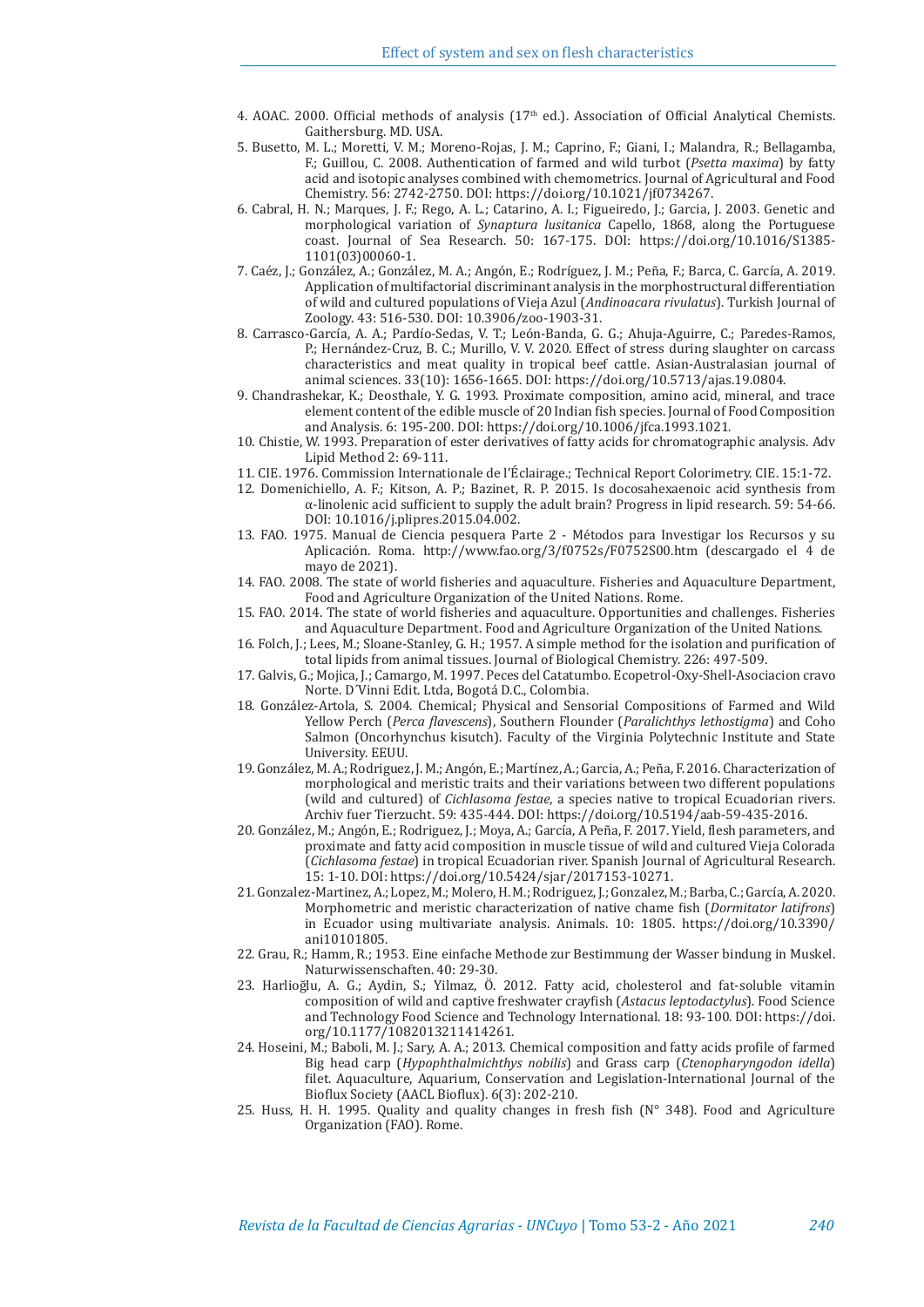- 26. Intarak, I.; Lhasudta, P.; Jathurasitha, S.; Wicke, M.; Kreuzer, M. 2015. Effects of Slaughter Weight on Carcass and Meat Characteristics of Punga Fish (*Pangasius bocourti Sauvage*). Agriculture and Agricultural Science Procedia. 5: 164-169. DOI: https://doi.org/10.1016/j. aaspro.2015.08.025.
- 27. Jabeen,  $F_i$ ; Chaudhry, A. S. 2011. Chemical compositions and fatty acid profiles of three freshwater fish species. Food Chemistry. 125: 991-996. DOI: https://doi.org/10.1016/j. foodchem.2010.09.103.
- 28. Lancaster, J. M.; Buseman, B. J.; Weber, T. M.; Nasados, J. A.; Richard, R. P.; Murdoch, G. K.; Price, W. J.; Colle, M. J.; Bass, P. D. 2020. Impact of beef carcass size on chilling rate, pH decline, display color, and tenderness of top round subprimals. Translational animal science. 4(4): 1-12. DOI: 10.1093/tas/txaa199.
- 29. Leaf, A.; Weber, P. C. 1988. Cardiovascular effects of n-3 fatty acids. New England Journal of Medicine. 318: 549-557. DOI: 10.1056/NEJM198803033180905.
- 30. Łuczyńska, J.; Paszczyk, B.; Łuczyński, M. J. 2014. Fatty acid profiles in marine and freshwater fish from fish markets in northeastern Poland. Archives of Polish Fisheries. 22: 181-188. DOI: https://doi.org/10.2478/aopf-2014-0018.
- 31. Martínez, B.; Miranda, J. M.; Nebot, C.; Rodriguez, J. L.; Cepeda, A.; Franco, C. M. 2010. Differentiation of farmed and wild turbot (*Psetta maxima*): proximate chemical composition, fatty acid profile, trace minerals and antimicrobial resistance of contaminant bacteria. Food Science and Technology International. 16: 435-441. DOI: 10.1177/1082013210367819.
- 32. Mashaii, N.; Mosaddegh, M. H.; Sarsangi, H.; Rajabipour, F.; Ghorghi, A.; Bitaraf, A.; Mozaffari-Khosravi, H. 2012. Proximate and fatty acid composition in muscle tissues of rainbow trout, *Oncorhynchus mykiss*, cultured in Yazd province of Iran. Walailak Journal of Science and Technology. 9: 317-325. DOI: https://doi.org/10.2004/wjst.v9i4.276.
- 33. Mazón-Paredes, E.; Herrera, M.; Mazón, M.; García, A.; Delgado, M.; Guzmán, J. L. 2018. Digestibilidad aparente de dietas con torta de palmiste sobre el rendimiento productivo de la especie nativa *Cichlasoma festae* en la etapa de cría. Revista Ecuatoriana de Investigaciones Agropecuaria. 2(2): 28-35. DOI: http://dx.doi.org/10.31164/reiagro.v2n2.4.
- 34. Mazón-Paredes, E.; Rodríguez, M. H.; Paredes, M. M.; Martínez, A. G., Paredes, C. M.; Guerrero, J. L. G. 2020. Productive performance of the Guayas cichlid (*Mesoheros festae*) fed palm meal based diets during the juvenile stage. Hidrobiológica. 30(3): 251-258.
- 35. Mazón-Paredes, E.; Guzmán-Guerrero, J. L.; Mazón-Paredes, M.; García-Martinez, A.; Mazón-Paredes, C.; Herrera-Rodriguez, M. 2021. Productive performance of the" Green terror"(*Andinoacara rivulatus*) fish during the fattening stage when fed diets with passion fruit cake (*Passiflora edulis*). Revista Científica. FVC-LUZ / Vol. XXX(3): 117-125.
- 36. Perea, A.; Gómez, E.; Mayorga, Y.; Triana, C. Y. 2008. Caracterización nutricional de pescados de producción y consumo regional en Bucaramanga, Colombia. Archivos latinoamericanos de nutrición. 58: 91-97.
- 37. Pompeia, C.; Lima, T.; Curi, R. 2003. Arachidonic acid cytotoxicity: can arachidonic acid be a physiological mediator of cell death? Cell biochemistry and function. 21: 97-104. DOI: 10.1002/cbf.1012.
- 38. Robb, D. H. F.; Kestin, S. C.; Warriss, P. D. 2000. Muscle activity at slaughter: I. Changes in flesh colour and gaping in rainbow trout. Aquaculture. 182: 261-269. DOI: https://doi.org/10.1016/ S0044-8486(99)00273-2.
- 39. Rodríguez, J. M.; Angón, E.; González, M. A.; Perea, J.; Barba, C.; García A. 2017. Allometric relationship and growth models of juveniles of *Cichlasoma fest*ae (Perciforme: Cichlidae), a freshwater species native in Ecuador. Revista de Biología Tropical. 65: 1185-1193. DOI: http://dx.doi.org/10.15517/rbt.v65i3.26173.
- 40. Roth, B.; Birkeland, S.; Oyarzun F. 2009. Stunning, pre slaughter and filleting conditions of Atlantic salmon and subsequent effect on flesh quality on fresh and smoked fillets. Aquaculture. 289: 350-356. DOI: https://doi.org/10.1016/j.aquaculture.2009.01.013.
- 41. Rutten, M.; Bovenhuisb, H.; Komenan, H. 2004. Modeling fillet traits based on body measurements in three Nile tilapia strains (*Oreochromis niloticus* L.). Aquaculture. 231: 113-122. DOI: https://doi.org/10.1016/j.aquaculture.2003.11.002.
- 42. Šimat, V.; Bogdanović, T.; Poljak, V.; Petričević, S. 2015. Changes in fatty acid composition, atherogenic and thrombogenic health lipid indices and lipid stability of bogue (*Boops boops Linnaeus*, 1758) during storage on ice: Effect of fish farming activities. Journal of Food Composition and Analysis. 40: 120-125. DOI: https://doi.org/10.1016/j.jfca.2014.12.026.
- 43. Simopoulos, A. P. 2008. The importance of the omega-6/omega-3 fatty acid ratio in cardiovascular disease and other chronic diseases. Experimental Biology and Medicine. 233: 674–688. DOI: 10.3181/0711-MR-311.
- 44. Solomon, S. G.; Okomoda, V. T.; Ogbenyikwu, A. I. 2015. Intraspecific morphological variation between cultured and wild *Clarias gariepinus* (Burchell) (Clariidae; Siluriformes). Archives of Polish Fisheries. 23: 53-61. DOI: https://doi.org/10.1515/aopf-2015-0006.
- 45. Solórzano Armijos, A. A. 2016. Cultivo intensivo de *A. rivulatus* (vieja azul) con diferenciación en la cantidad de alimento en un sistema cerrado de recirculación de agua. Tesis de Grado. Guayaquil, Ecuador.